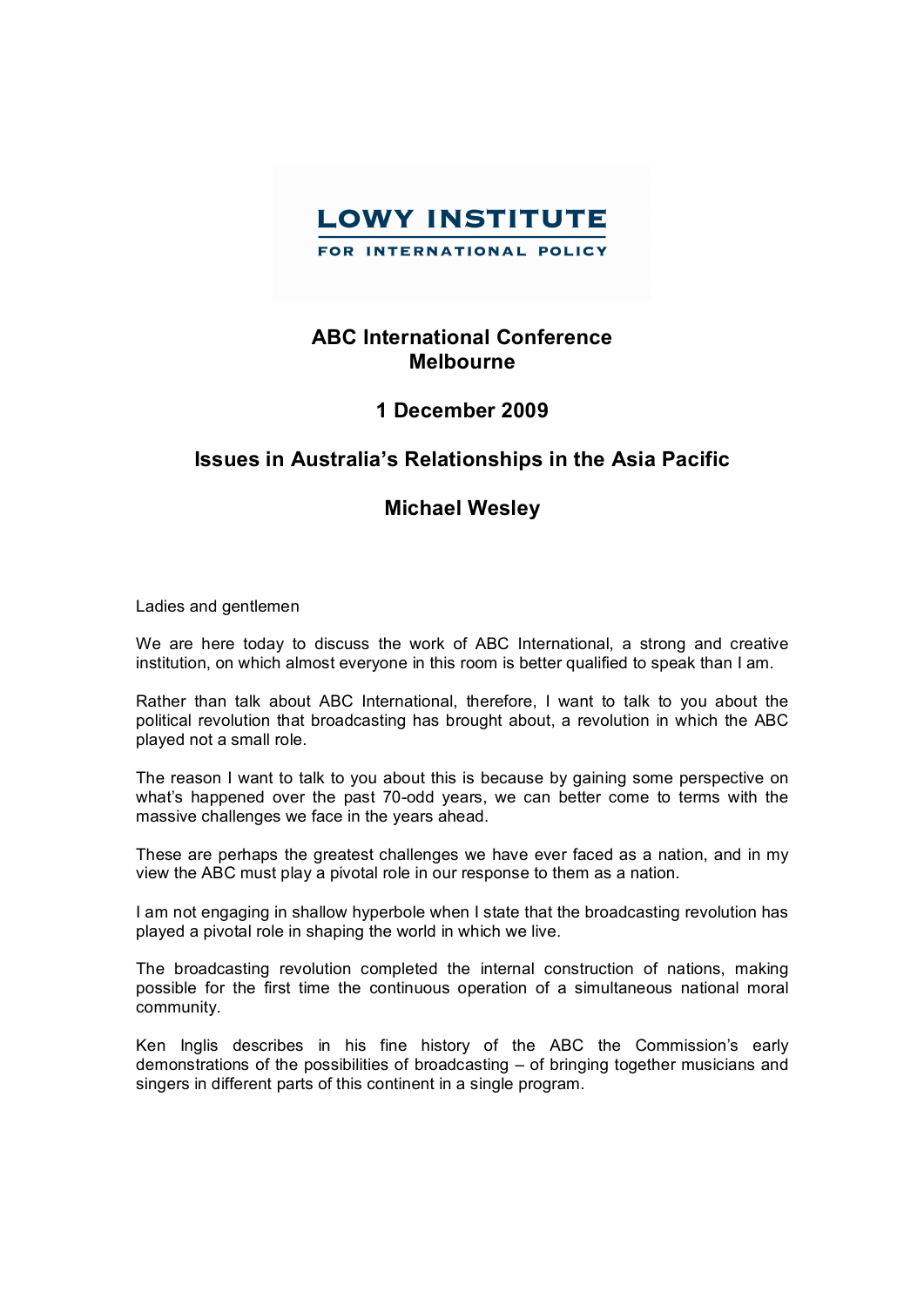It was through the ABC that Australians demonstrated electronically what John Hirst describes as their determination not to be cowed or shaped by distance – a determination that despite the vast distances that separate us left us with no significant regional variations in accent or manners and an easy willingness to travel extensively for jobs, leisure and adventure.

The broadcasting revolution changed relations among nations as profoundly as within them.

Broadcasting changed war, taking it from the toolbox of statecraft to the realm of moral absolutes.

The news media and government propaganda involved the newly wrought simultaneous national moral community in decisions and justifications about why, when and how wars were fought, and about why, when and how they should be ended.

And when the invention of nuclear weapons made hot wars between great powers unthinkable, broadcasting enlisted in the front line of the Cold War.

Ultimately what made the difference in the Cold War was not representational systems, economic models, intelligence coups or nuclear programs, but differing attitudes to the media – the ultimate expression of trust versus paranoia.

At the end of the day, it was one side's willingness to trust its citisens with privacy and rights, and to allow the operation of a free, critical and non-credulous media, which was prepared to hold both sides to account.

The other side could not contemplate other than a media that produced censored, dogmatic propaganda that ultimately reinforced its surveillance and restrictions of its citisens.

The Cold war ended 20 years ago, but its most enduring legacy is still with us  $-$  the enshrining of public opinion, via broadcast media, with a pivotal role in the shaping of international affairs.

The public as never before in history have become the authors, subjects and targets of foreign policy.

Media  $-$  both broadcast and narrowcast  $-$  play a crucial role in narrowing the information asymmetry between governments and publics.

No longer can governments rely on a massive information advantage to shape their case as before.

There is a huge demand-side hunger that has been unleashed here, and it is as relentless in its demands on the news media for information as it is in its demands on governments for transparency and honesty.

The fates of the Blair, Howard and Bush administrations will stand as a warning to future governments contemplating wars of choice against significant public disquiet.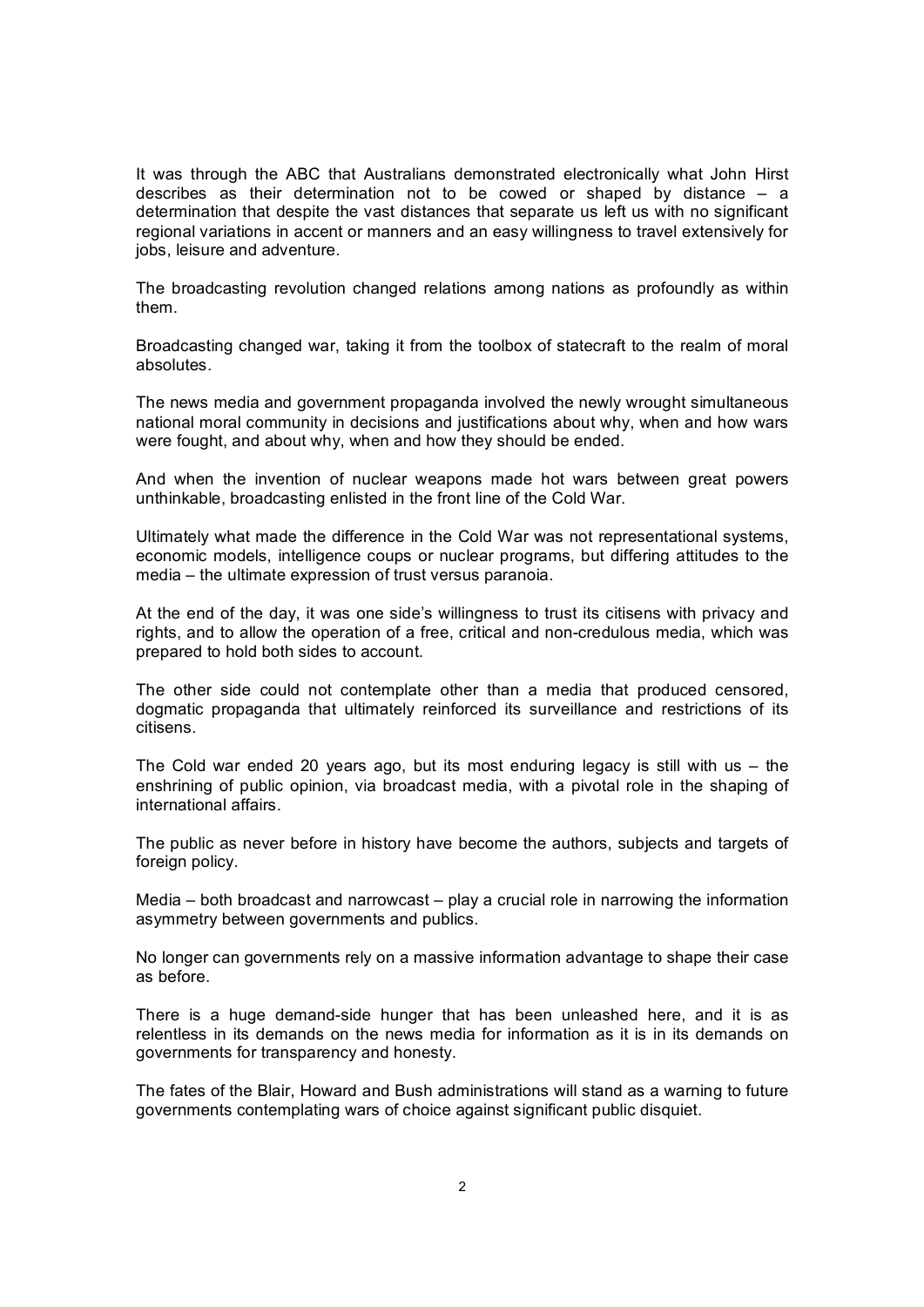Ultimately, it is rising public concern about global warming that has put governments and business on the spot; and it will be public frustration that will end the political and diplomatic gaming and push them towards establishing a working climate change regime.

Because this Cold War legacy extends past the privileged liberal democratic West and the societies that rejected communism 20 years ago.

Belief in the sovereignty of opinion, the catalytic role of choice, and the banishing of fatalism of background and circumstance is penetrating the most closed and traditional of societies.

It is spurred by talkback radio, reality TV and blogging, and has become a powerful democratic force for responsiveness and accountability in government to popular opinion.

Even more startling than the end of information asymmetry in our societies is the end of information asymmetry in closed and traditional societies.

But there's something else happening here also. We have reached the end of an era of great international information asymmetry.

This was an era in which a prosperous and all-successful West, through its powerful media organs, interpreted world affairs for everyone else on the planet.

Even when they were in disagreement, non-Western sources were still contesting Western narratives about the world.

The arrival of CCTV, Al Jazeera, and ZeeTV reflect a broader global power shift that is occurring, as societies' share of global wealth grow to reflect their share of world population.

These are more than marginal critical voices. They are backed by real resources and cultural self-confidence, are willing to borrow and experiment, and are riding a rising wave of consumer demand.

We are watching the arrival of hungry non-Western media players that base their appeal on their willingness to provide a different perspective.

This development is vastly complicating the new global dissensus – a growing cultural diversity of powerful players in world politics which is leading to a narrowing of the grounds of agreement on global affairs.

In recent years, Australian foreign policy makers have watched with dismay as years of quiet diplomatic craft have been undone by typhoons of negative media coverage.

The new media diversity injects a new emotionalism and passion into international affairs.

Many of our diplomats have expressed their bewilderment at the cynicism of the Indian media, which privately is willing to admit the nuances of the situation regarding Indian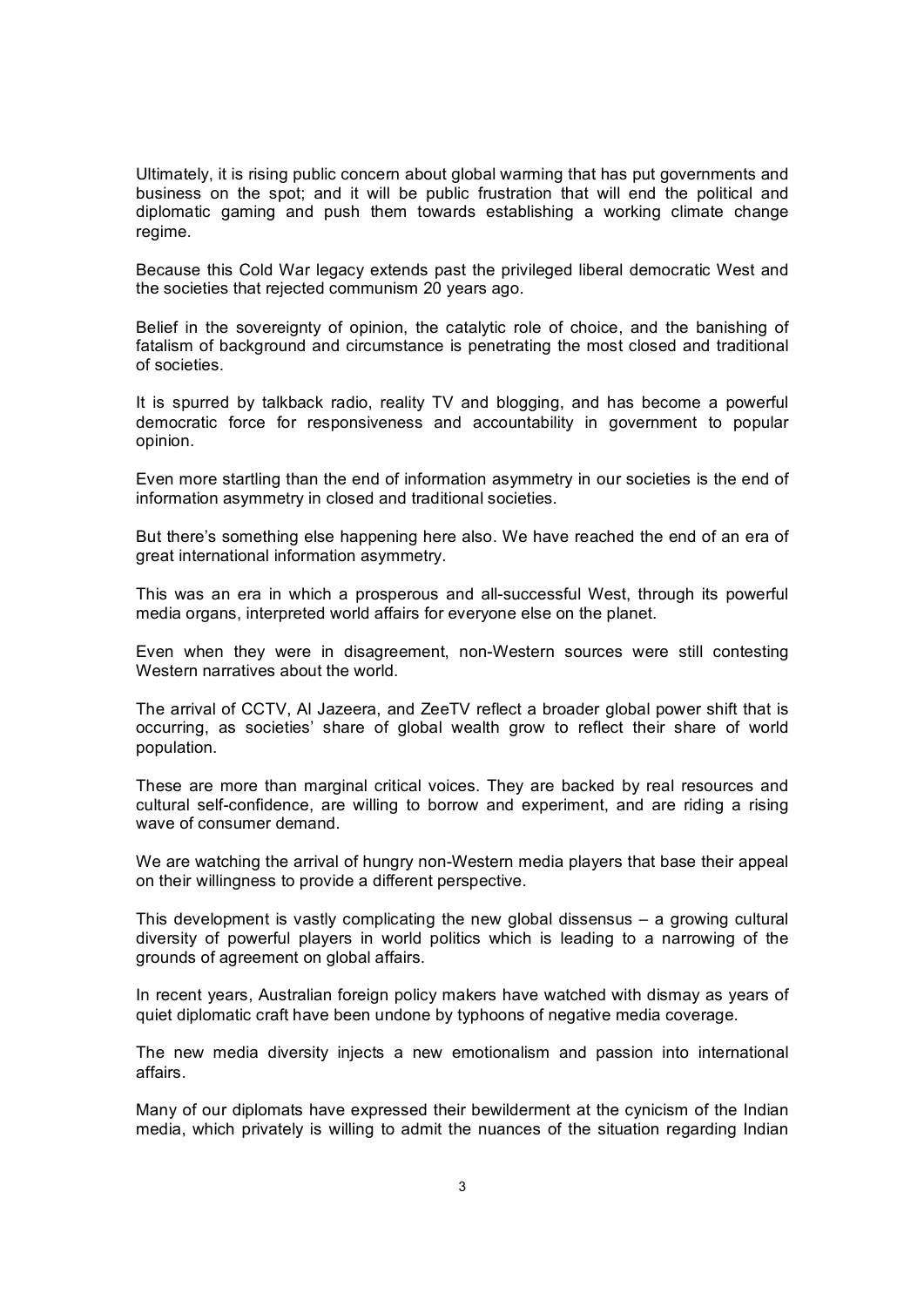students in Australia, but still goes to air or print with the most emotive, sensationalist copy.

We are less able to shape the story now than ever. The dynamism of the new media players lies in aligning with public emotions: fear and hope; condemnation and despair; respect and rage.

One respected French writer on international affairs has termed ours the age of the geopolitics of emotion.

In this new age, public diplomacy, and the role of broadcasting in public diplomacy, takes on a more serious function.

It is a role different from that of the old, targeted public diplomacy agendas: toppling dictators, attracting investment and tourists, and making us feel better about our standing in the world.

To reconceive the role of our public diplomacy, and of broadcasting within it, we need to think about the implications of the global power shift that is occurring, to which we have front-row seats.

We are currently watching two societies of a billion-plus people develop at an astonishing and sustained rate.

This is breaking all conventional understandings of economics or politics; it is best understood as the great realignment of population and wealth.

Globalisation and the cultural change it brings is eroding fast the great technology and development gulf that opened up 300 years ago between Western and non-Western societies.

Now, armed with knowledge and catalytic social attitude change, China and India are rapidly reclaiming a share of world GDP that matches their share of world population.

To contemplate the material implications of this is sobering in itself; but to contemplate the symbolic implications is doubly so.

There are important consequences of the power shift to be read into how different countries are interpreting it.

China and India view their own rise in cyclical terms; what keeps their billion-plus populations moving in roughly the same direction is a conviction that they are returning to an era of power and respect.

Europe views China's and India's rise in cultural terms; in their bursting energy Europe sees its own twilight.

America views China's and India's rise in ideological terms. In the surging success of the former it finds a challenge to the idea of America; in the slower progress of the latter it looks for the vindication of its own self-image.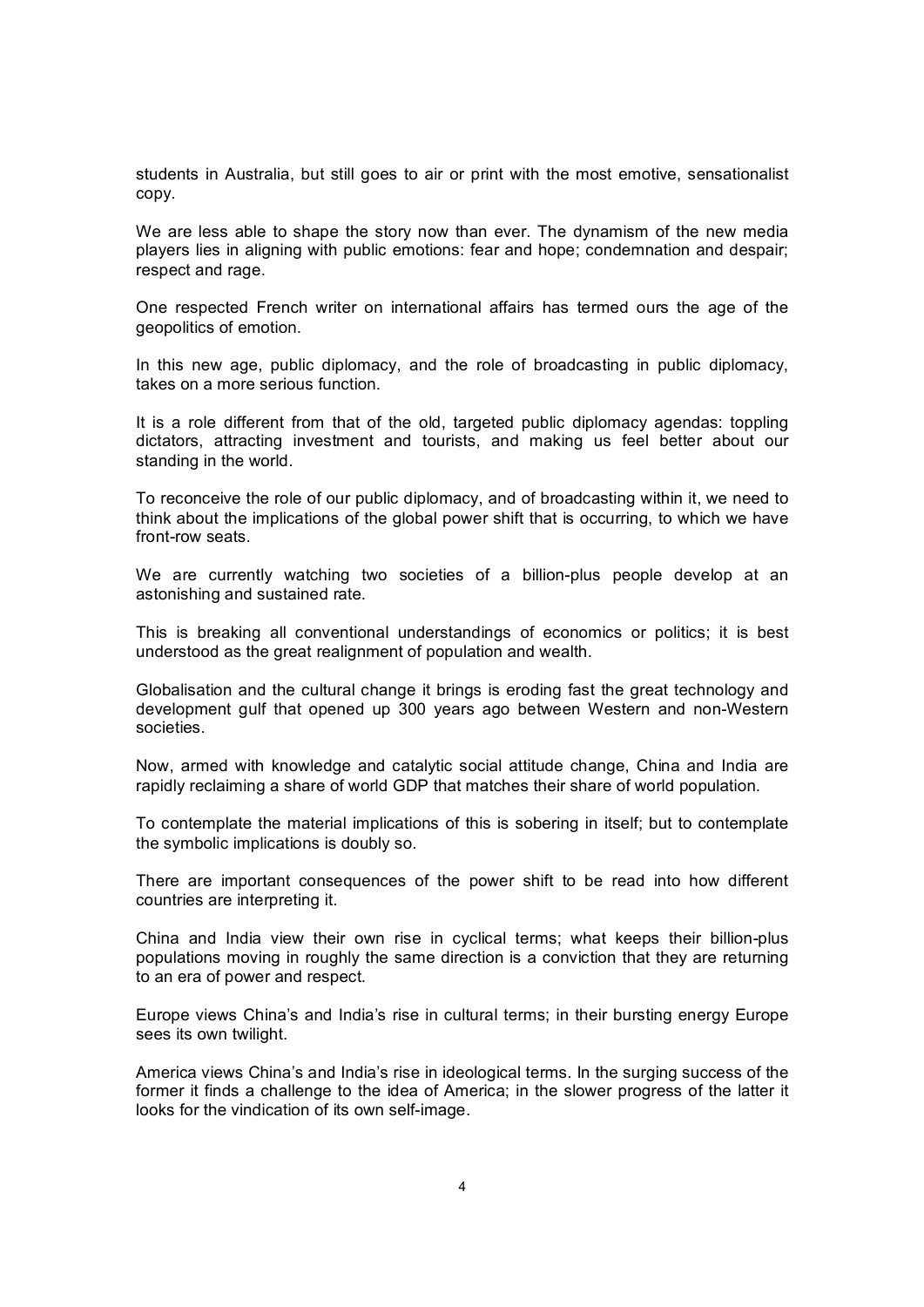The world of Islam views the great power shift in civilizational terms; on the one hand it welcomes the humbling of its own humiliator; on the other the success of non-Western states that are not Muslim seems to underpin its sense of loss of purpose.

Each of these perspectives on the great reordering now has its own voice.

More than any economic balance sheets, tank or missile inventories, r multilateral agendas, it is the broadcast media that will sing the new world into shape.

When we now turn on the radio, television or internet, we face a menu of different narratives of the world we are entering.

It is at this transition point that narratives carry such weight.

It is at times like these that a catch phrase sets reality's template  $-$  a broadly shared mental map that is given weight and substance by diplomacy, trade, alliances and institutions.

This is why this high stakes game of public diplomacy through broadcasting is being played out in our region.

We are slow to understand why closed, traditional and comfortable societies are investing so heavily in public diplomacy in our region.

The reason is primarily because we were the unwitting beneficiaries of the world that was sung into being at the end of the Second World War by the Anglophone powers.

At that time, we were dominant because we were largely uncontested.

Now we face powerful and persuasive challengers who have every intention to define the emerging global order in terms congenial to them.

It's time we woke up to this challenge.

Not in a King Canute like manner of holding back all change, because change is coming.

We are entering a more cosmopolitan world, where no single interpretation will be dominant.

That world has passed.

But we need to realise at the same time that there are values that we hold dear that need to be defended at the international level.

An open global trading and investment system, underpinned by strong property rights, as ultimately the most effective way of lifting welfare and distributing resources

The idea of the universality of open agreements and obligations, animated by the idea of non-discrimination.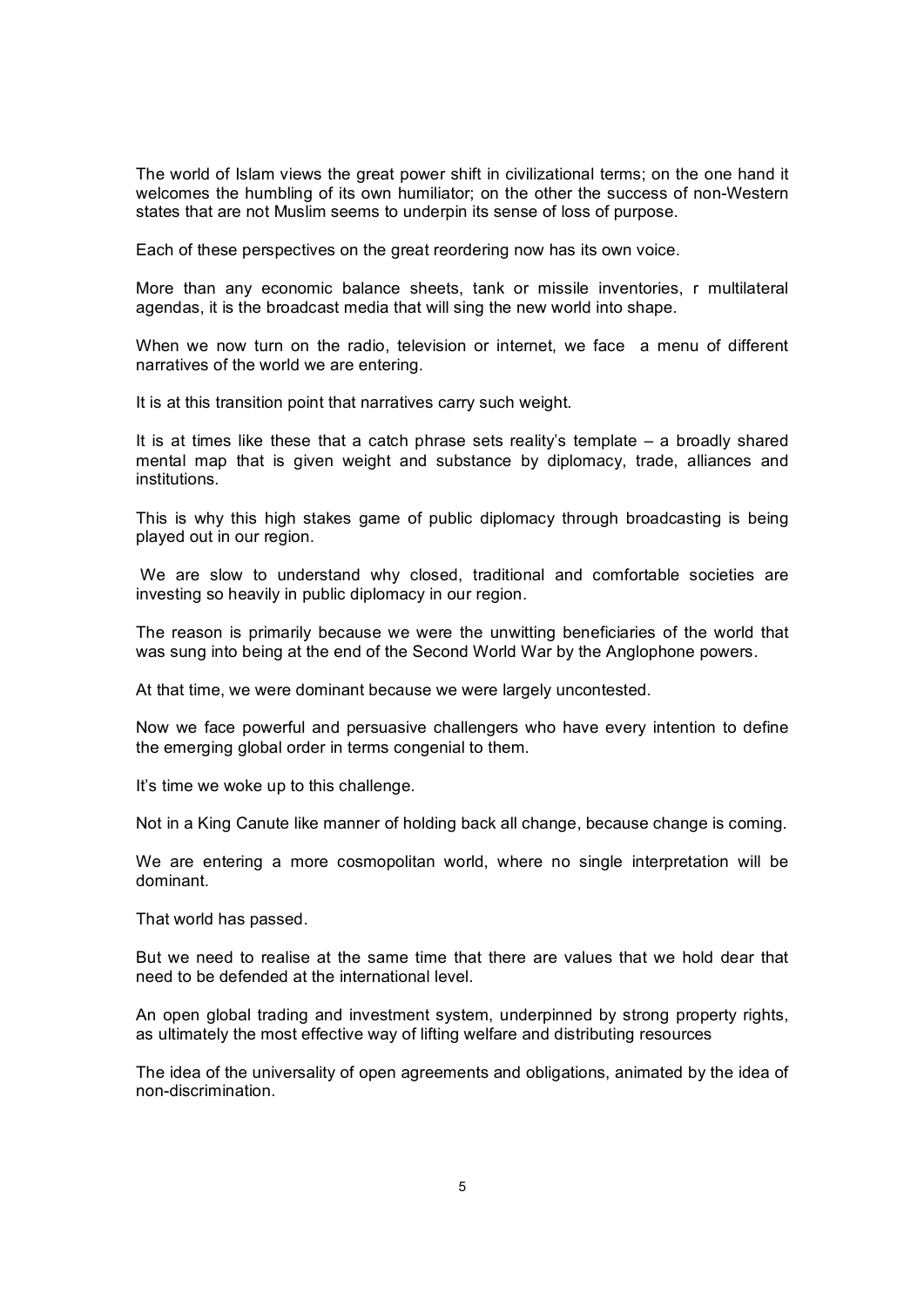The absolute conviction that the best principle on which to construct order is that of trust in citisens that allows them libedrty of expression, movement, enterprise and association.

An emerging conception of consequences and stewardship that draws strict conditions around consumption and exploitation.

We as Australians are best placed to promote these values because we do not have the historical baggage or futurist dread if the Europeans or Americans.

We don't fear the emerging world; we as a society have already gone a long way towards accepting the great power shift.

I a very Australian way, we have accepted our inability to determine our international future, but in an optimistic, energetic way have rolled up our sleeves and are attempting to shape it.

We have great advantages – the hunger for English language is still powerful.

But our dependence on language is also a potential weakness – because it leads to a complacency about learning others' languages and cultures.

Ultimately we need our ABC on the front lines of promoting Australian interests and values in the emerging global order.

Broadcasting must be at the core of our new public diplomacy, and the ABC is uniquely positioned to provide this.

But if we need the ABC to perform, it needs to be properly resourced.

By any measure, the figures on our international broadcasting aren't pretty.

Australia currently spends \$35 million a year on international broadcasting.

On this tiny budget, Australia Network broadcasts around the clock to 44 countries across Asia and the Pacific, reaching 22 million homes, or 7 million viewers per month.

But Australia Network's success can't hide the inadequacy of its funding. Compare its \$19 million budget with those of the BBC at \$525 million; Radio Netherlands at \$100 million; Deutsche Welle at \$482 million; TV Monde at \$276 million, and NHK World at \$212 million.

Even viewed on a per capita basis, Australia's international broadcasting budget is pathetic. We spend just \$1.66 per Australian on international broadcasting, compared with \$8.60 for every Briton; \$6 for every Dutch person; \$5.80 for each German; \$4.30 for each French person; and \$1.70 for each Japanese.

These figures show how seriously Australian governments take public diplomacy and international broadcasting.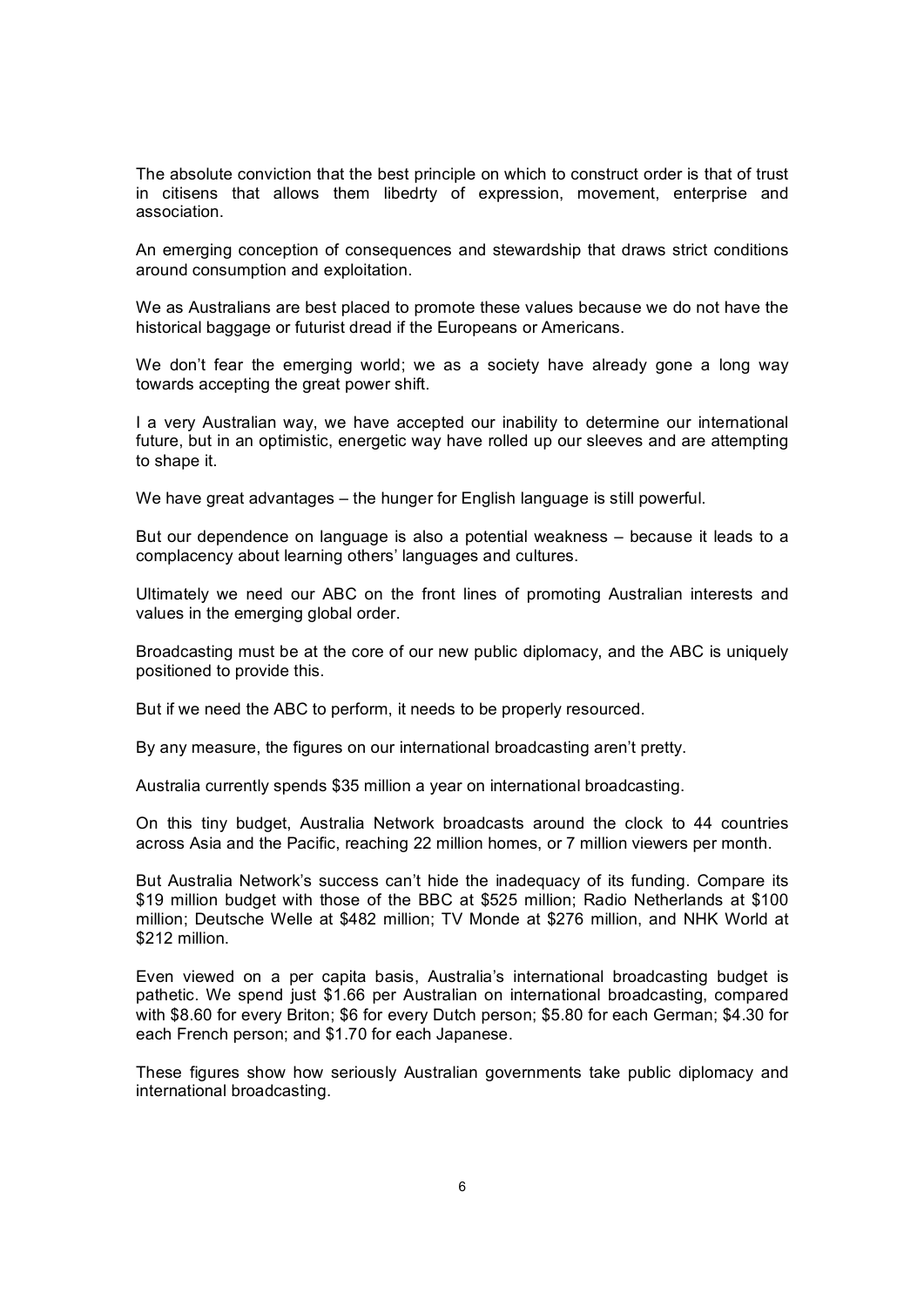Australia's miserly approach to international broadcasting is consistent with its underresourcing of its diplomacy in general, as detailed by the Lowy Institute's Blue Ribbon Panel Report, "Australia's Diplomatic Deficit" earlier this year.

Indeed, Australia's lag in public diplomacy is getting bigger by the year.

Our diplomacy needs to be better resourced across the board, but there is a strong case for arguing that public diplomacy, and international broadcasting in particular, is in most urgent need of a funding boost.

Arguably, getting our public diplomacy right is an even greater challenge for Australia, because of how important to our future the countries of our region are, and because their histories, cultures and languages are so different from ours.

Not only is the international arena changing rapidly, but the means of dealing with it are also changing.

We need to accept that we live in the age of the democratization of international affairs.

The public is no longer an untutored mass which finds out about the outcomes of intricate diplomatic manoeuvre long after the fact.

The public is now a permanently engaged field of forces in international affairs, whose moods, attitudes and expectations shape the parameters of what professional diplomats can achieve.

There can be no more fundamental or important target for Australia's influence than the publics in the region that most matters to us – Asia and the Pacific.

Our message must be clear and wellhoned, talking directly to people about Australia as a society; the principles for which it stands and the regional and global orders it sees as just and sustainable.

Through international broadcasting, Australia's public diplomacy can reach more people, around the clock, than ever before.

And there are further realms of possibility in the fields of the new media, where small increments of funding can be leveraged into impressive leaps in reach and influence.

There is a vast and still largely untapped hunger in our region, for knowledge and broader perspectives, that can be catered to through broadcasting and the internet.

But these opportunities won't last forever.

There are powerful and well-resourced public broadcasters with a growing interest in our region.

And little wonder – there is now far more energy in this region than in the rest of the world. Few would doubt that this region will be the driving force in shaping the future international order.